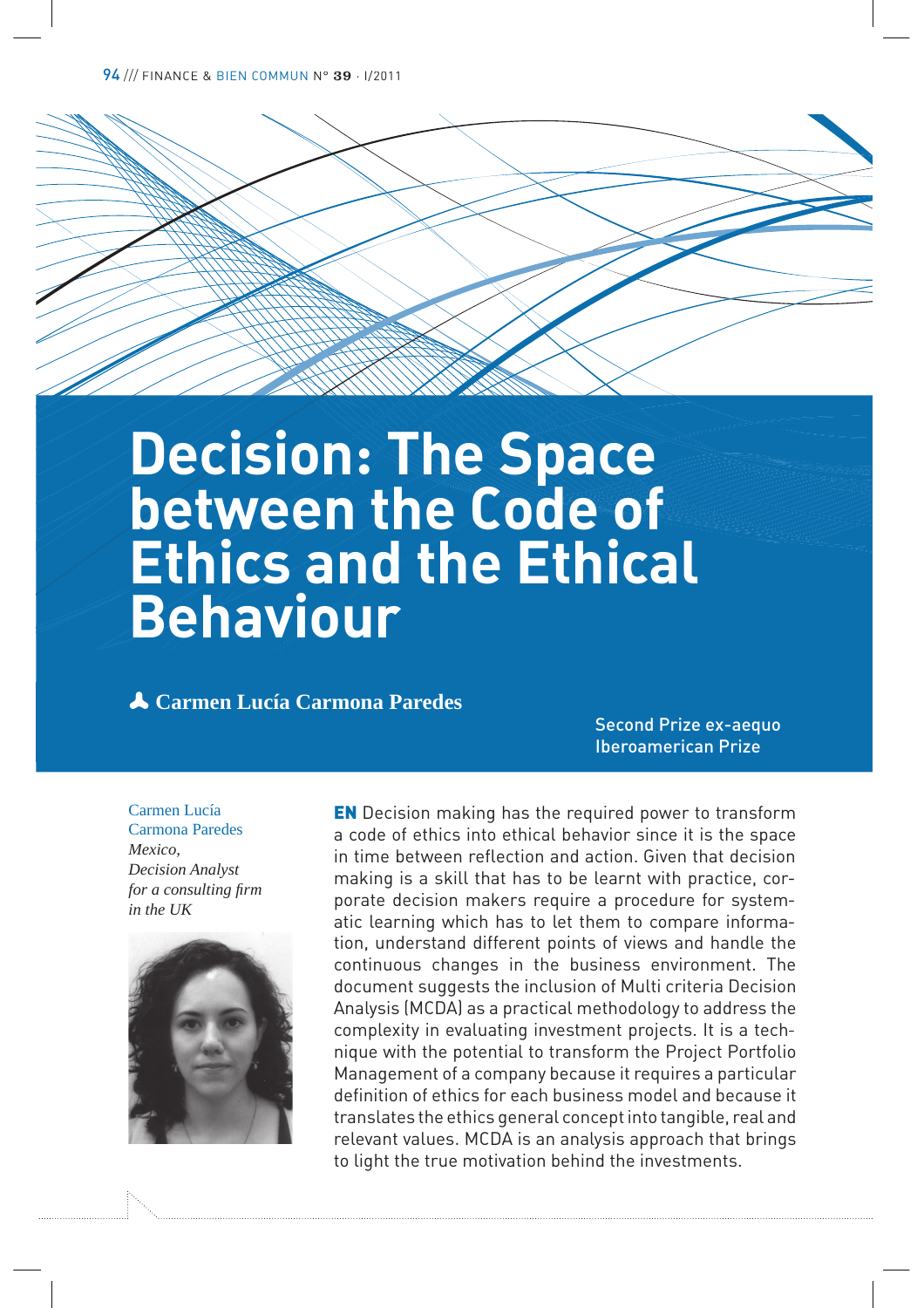**FR** Une décision a le pouvoir suffisant de changement pour transformer un code d'éthique en un comportement éthique, car elle est l'espace dans le temps entre la réflexion et l'action. Etant donné que la prise de décision est une compétence qui s'apprend avec la pratique, les décideurs au sein d'une entreprise ont besoin d'une procédure pour que son apprentissage soit fait d'une manière systématique et flexible pour répondre aux changements continus. Cela afin de permettre de comparer des informations, des perceptions et de comprendre des points de vue différents. L'auteure propose notamment la méthodologie d'aide à la décision multicritère (MCDA) comme une alternative pratique pour aborder la complexité dans l'évaluation des projets d'investissement avec le potentiel de transformer la gestion de portefeuille de projets d'une entreprise. La méthode MCDA implique la définition de l'éthique d'une manière explicative et particulière dans chaque modèle d'affaires ce qui traduit un concept général en valeurs éthiques tangibles, concrets, réels et pertinents pour les investisseurs. Il s'agit d'un moyen de mettre sur la table les vraies motivations qui se trouvent derrière les investissements.

# **Introduction**

The financial crisis and frauds that have occurred in the last decade have inspired an extraordinary wave of regulatory reforms, changes in corporate governance structures, adoption of codes of ethics, and implementation committees (Dominguez, Alvarez and Sanchez, 2009). However, despite these clear efforts that promote ethical behaviour in the financial world, the fact is that the link between preventive solutions and a reduction in the number of scandals is not clear. (Huse, 2005; Roberts et to the, 2005; Hans et to the, 2009; Schwartz, 2005; Bonn & Fisher 2005). That is, to quote the popular saying, there is still a «gap between what it is said and what it is done".

Therefore, the new question that arises is how to form this bond and transform a code of ethics in ethical actions? The answer lies in a change in the decision making process since the decision is the time bag between reflection and action, that is, between the code of ethics and the ethical behaviour.

# **To Maxime or Not to Maximize**

A good decision qualifies as such when it carries out a procedure of analysis that takes into account certain principles (Howard, 1976). Therefore, the quality of analysis in the decision-making of a manager is of fundamental importance to the transformation of corporate plans and strategies. This, in turn, framed in the context of business growth, embodies the essential need to fit the decision analysis approach into the corporate internal financial perspective because it is almost impossible to think about strategic decisions regardless of from the allocation of resources.

La question qui se pose est de savoir comment transformer un code d'éthique en un comportement éthique. La réponse réside dans un changement dans le processus décisionnel, puisque la décision est l'espace dans le temps entre la réflexion et l'action, c'est-à-dire, entre le code d'éthique et le comportement éthique.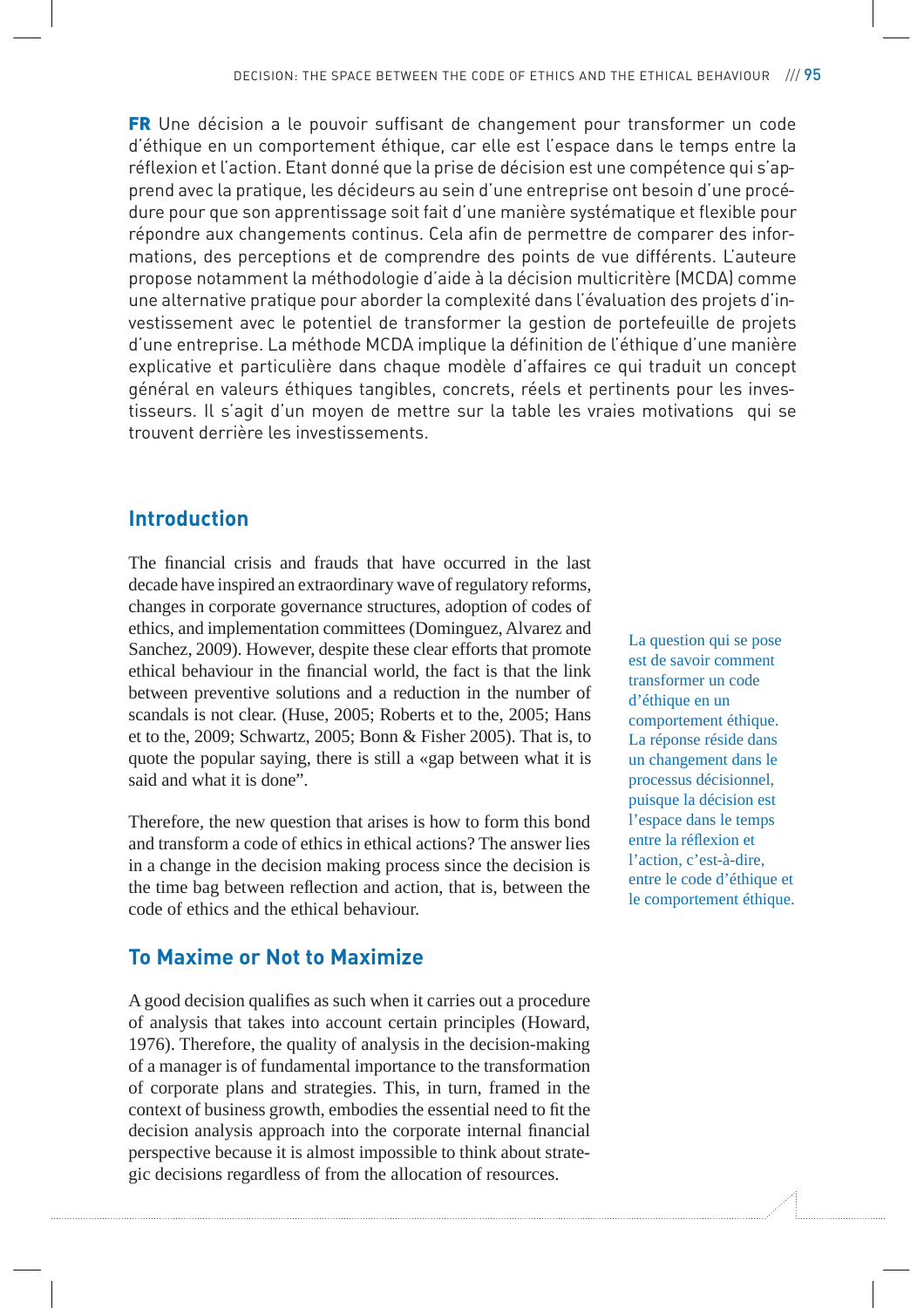Nous observons souvent le débat éternel entre les financiers et les professeurs d'éthique pour essayer de répondre au dilemme quant à savoir si l'objectif de l'entreprise est oui ou non de maximiser la valeur des actionnaires. Pour dépasser ce débat, - qui est si présent dans la littérature- il est nécessaire tout d'abord de préciser la ou les valeurs à maximiser.

Reconnaître les vraies valeurs d'une entreprise va au-delà de la lecture de son rapport social, de sa mission et même de son code d'éthique. Adam et Shavit (2008) proposent d'analyser la manière dont l'entreprise procède à l'évaluation d'options d'investissement et d'observer les critères utilisés pour l'allocation des ressources. Ces critères sont une reconnaissance et une expression plus réaliste des valeurs de l'entreprise, car les décideurs se basent sur eux pour juger si une proposition d'investissement est bonne ou mauvaise dans le contexte d'affaires.

It is common to observe the continued discussion among financial people and ethics teachers trying to give an answer to the dilemma as to whether the goal of corporations is or is not to maximize shareholder value. To account for this debate very present in the literature, it is necessary as a first step to clarify the value or values that want to be maximized. Only that way, with the formalization of the ethics in a tangible value or values, a new sense to the analysis and a specific meaning to this universal concept may be given.

Recognizing the true values of a company goes beyond reading its corporative social report, its mission, and even its code of ethics. Adam and Shavit (2008) suggest to analyze the way in which the company carries out the assessment of the investment options and to observe the criteria used for the allocation of resources. These criteria are a more realistic demonstration of corporate values because decision makers use them to judge whether a proposal is good or bad for the business context. In many companies the evaluation of investment options is a fundamental part of the process of Portfolio Management of Strategic Projects (CPM for short English Corporate Portfolio Management).

Throughout this process, the decision-maker constantly faces dif ficult choices mainly by selecting projects that fulfill the growth target of the company without contradicting the ethics of the business. The reality is that the evaluation of investment options that maximize these two types of values involves a complex thought process filled by a tangle of interactions. An effective technique for addressing the complexity of this type of situations is the use of Analysis for Decision Making with Multiple Criteria (MCDA) as an internal procedure for making strategic investment decisions. The implementation of this method allows to transform the approach to Project Portfolio Management by translating a general concept of ethical values into tangible and specific values, and by providing a useful learning tool for achieving better decision-makers education, and as a result to achieve more ethical actions.

### **Value vs. Investment Values**

If we pay attention to recent changes in regulations (Somarnes Oxley Act in the United States and Bribery Act in the United Kingdom, etc.) and to the changes in corporate governance schemes, it can be observed that the efforts of recent years have seen monitoring and auditing as an universal solution for the reduction of cases of unethical behaviour. One consequence of this type of solution is the tendency for companies to consider ethical behaviour from a legal compliance point of overs. In this respect, a recent survey of the FTSE350 (Barma, 2010) con firms this tendency by showing that about 70% of participants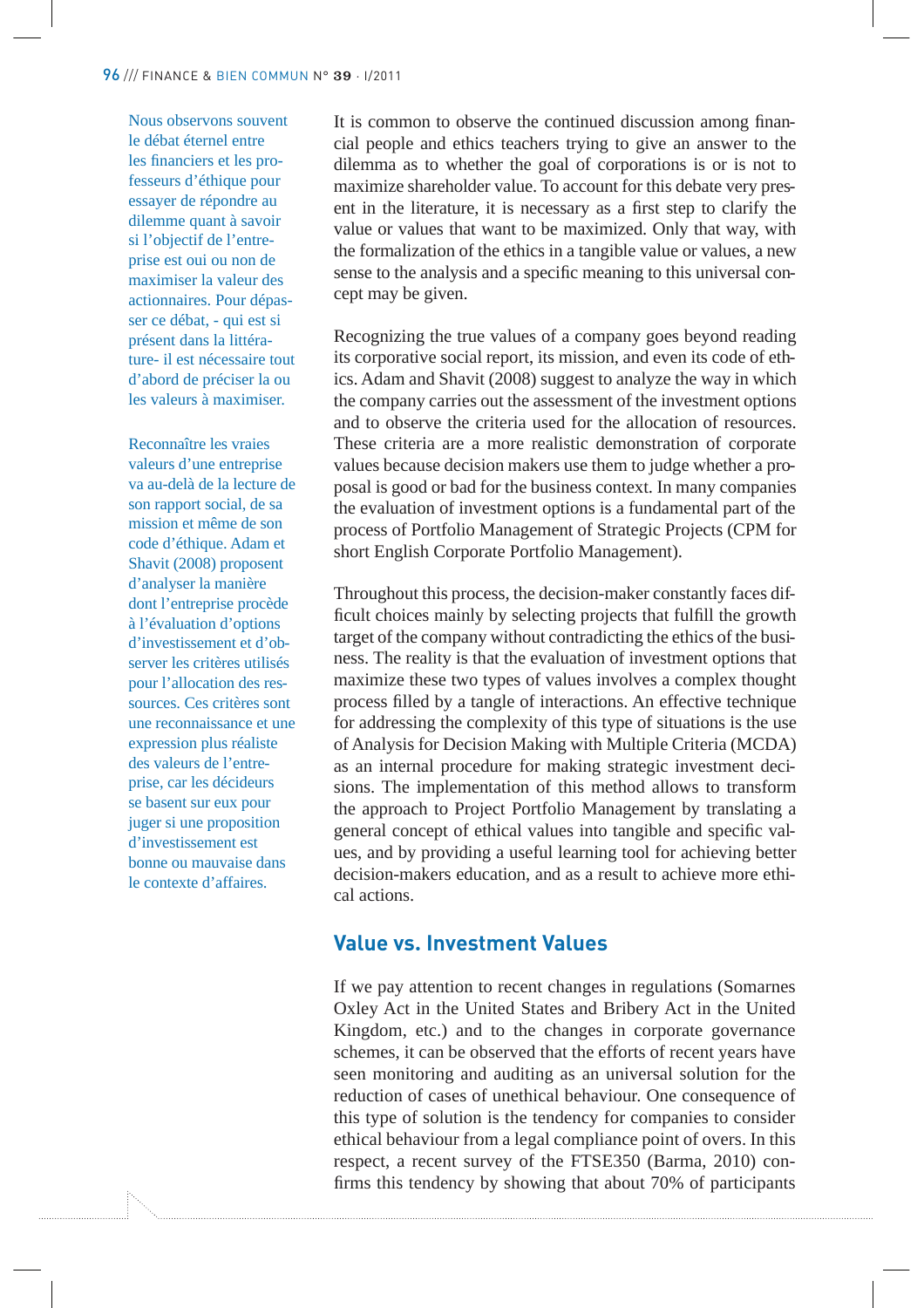identified the Internal Audit Committee as responsible for ethical behaviour.

The challenge is to get companies to depart from this policy and to move on from delegating the topic to a specialist, or a committee of the Board of Directors, or to a group of consultants to making ethics an integral pert of their business models, included into strategic processes and hence investments evaluation.

### **Looking for a substantive definition of Ethics**

For this to happen, the first step is to define ethics in a way that is congenial with a specific business pattern. With a substantive definition I do not mean a code of ethics or a list of business values because too often we think that these efforts are enough to create an organizational culture. However, the expert in CPM, Kevin Bossley (Catalyzed<sup>1</sup> Consultant) who has participated in dozens of strategic decisions, in an interview described otherwise. When asked how often is expressed and taken into account in decisions the commitment that some companies have to preserve the environment, human rights or a particular community, he, surprinsingly, pointed out the lack of inclusion of these values in the evaluation of strategies.

Unfortunately, these observations are not surprising from a personal point of view, if one takes into account that a company's growth, the success of a product, the value of the shares, and so on, is epitomized only in financial values or indexes that represent them. Consequently, this way of reporting and measuring success is a source of pressure for decision-makers. In a way, this is what the survey by AMA (2006) reveals, in which two-thirds of the participants responded that the pressure to "meet unrealistic business goals" is the most likely cause for making the ethical standards of an organization irrelevant.

This kind of pressures could be alleviated if corporate employees had a tool to show to managers in a frank way the challenges involved in making decisions, particularly when you need to decide where to invest money often in millions dollars amounts. Hence, the importance of a process allowing the definition of values that are real business goals and explicitly relevant for the investors.

One practical manner in which we can identify the investment priorities of a company is through the decisions taken pursuant to the Portfolio Management of Strategic Projects. This function is an internal financial process which can be defined as a sequence Le défi est d'amener les entreprises à s'éloigner de cette tendance et que ce sujet ne soit pas uniquement une affaire d'un spécialiste du domaine au sein de l'entreprise, d'un comité de direction, ou d'un groupe de consultants, mais aussi une question clé dans les modèles d'affaires et qui doit être intégrée dans les processus stratégiques et donc dans l'évaluation des investissements.

La réalité est que si un projet est préféré à un autre, c'est parce qu'il est apprécié pour plus d'une raison. Cette déclaration de Ralph Kenney est la prémisse sur laquelle est basée la méthodologie d'aide à la décision multicritère (MCDA), qui est une méthode de prise de décision permettant l'évaluation des options en tenant compte de critères multiples ou des objectifs.

<sup>1.</sup> www.catalyze.co.uk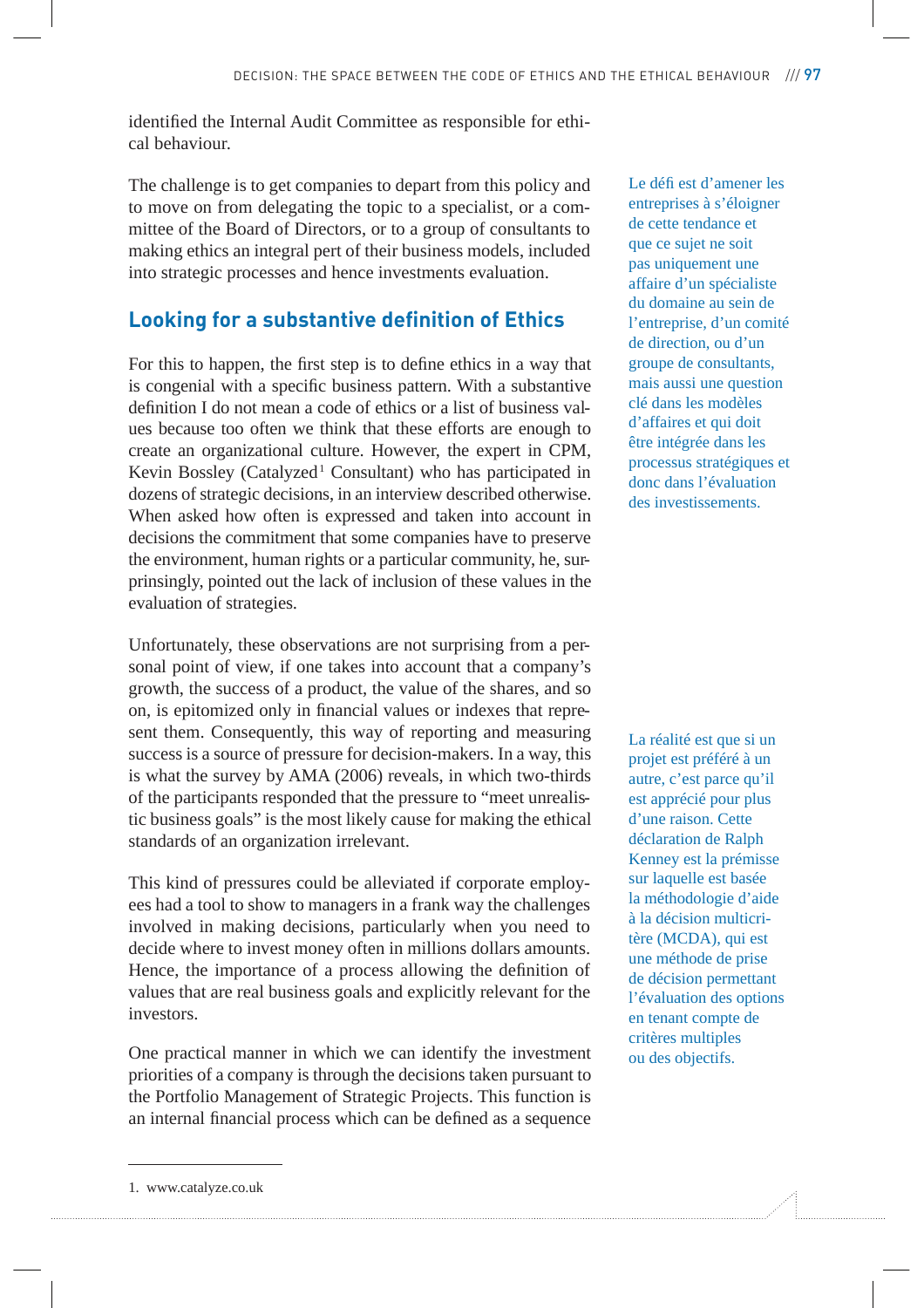C'est un processus qui aide à la cohérence et permet de donner une structure à la pensée.

Cette méthodologie a été utilisée systématiquement dans le cadre du processus de gestion stratégique de portefeuille de projets dans de nombreux processus, aussi bien dans le secteur public que privé, et sa popularité tient à la cohérence des jugements effectués et à la transparence de l'analyse qui combine des éléments techniques aux aspects sociaux. (Phillips, 2002)

La première étape de la méthode d'analyse se base sur la théorie d'utilité. L'utilité étant le reflet de la valeur inhérente que donne le décideur aux alternatives et sur laquelle est basée la décision finale. (Howard, 1976). Fondamentalement, cette étape consiste à identifier et à définir les lignes directrices pour l'évaluation des options

of decisions seeking the best combination of projects and programs ensuring business growth. This sequence of decisions includes identification, prioritization, authorization, and project management. (Sanwal, 2007).

In theory, a Portfolio of Projects at the highest level is designed to define strategies and give a direction to financial decision making. A typical life cycle of a project portfolio begins with the introduction of the strategic plan from which we derive the determining criteria for the allocation of resources. (Sanwal, 2007). We would expect that the mission and vision could give specific clues about the criteria for making decisions and provide guidance as to the values to be maximized through investments, i.e, which value or values it will give value thru money. Under this premise it is said that a strategic project portfolio shows the real interest behind the investment.

# **Ethical dilemmas are complex decisions**

The reality is that if a project is preferred over another it is because it is valued for more than one reason. This statement by Ralph Kenney is the premise on which the Analysis for Decision Making with Multiple Criteria (MCDA) is based which, as its name indicates, allows evaluating options taking into account multiple criteria. Its main feature is that it enables the decision-maker criteria to include «soft» criteria, to resort to trials to evaluate the differences between options, and uses preference values for measuring the degree to which the options (projects, programs and strategies) achieve the goals put forth in the criteria. It is a process that helps giving structure to the coherence of thought. (Howard, 1976)

The MCDA method builds on a set of consistent judgments in a preference scale which allocates scores to each option. These scores constitute a single numerical scale that allows comparison of options with different units. This is possible because the methodology does not evaluate the importance of one criterion against another, but it compares the value of the change in units of one versus another. This methodology has been used as part of Portfolio Management of Strategic Projects (CPM) in various processes in the private and public sectors and its popularity emerges from the consistency of judgments made and the transparency of the analysis that combines social with technical elements. (Phillips, 2002).

The objective of the analysis is to provide an overall ranking of the options and consists of five steps illustrated in table 1. The first step has its basis in the utility theory. Utility is understood to reflect the inherent value that the decision-maker gives to the alternatives and on which depends the final decision (Howard, 1976). Basically, this step identifies and defines guidelines for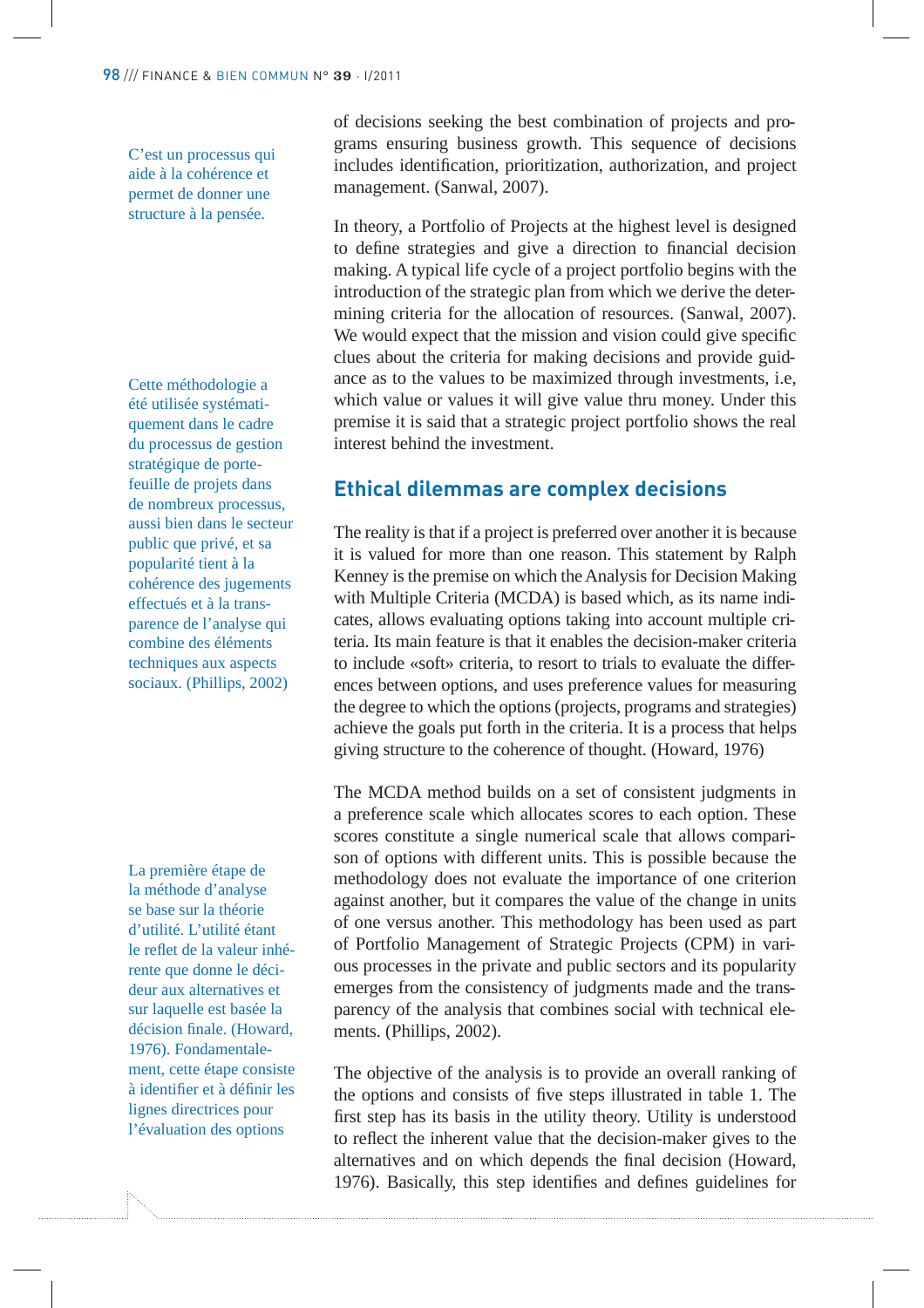evaluating the options (investments, programs and projects) and in particular, it is the space in which the company can translate the meaning of ethics in a business context through explicit values.

#### MCDA Stages:

- 1. Identification of objectives or criteria
- 2. Identification of options
- 3. Evaluation of options
- 4. Sensitivity analysis

**Table 1 : MCDA Stages**

It is important to note that MCDA has no commutative property so that the order of the steps alter the result. Carrying out the identification of objectives as the first step before considering possible solutions avoids unnecessary ethical dilemmas.

Once these criteria and alternatives have been identified, they need to be evaluated. (step 4, Table 1). This procedure is performed by comparing all alternatives within each criterion, one at a time, in order to define the difference between the alternatives. This technique clarifies the situations in which there is an investment option X that is better at certain value, an option Y that give a best result at another value and an option Z that has the potential to give good results at both values but with a high level of risk.

In many cases the ethical dilemmas faced by decision-makers arise out of this tangle of interactions. The MCDA methodology is an effective tool to reduce complexity because the analysis is focused on answering what you value and how much you value each situation.

The MCDA methodology does not change the mentality of the decision maker. It is a process that can zoom in the decision-making and transform a process that in many occasions takes place unconsciously into an explicit sequence, which moreover, is also transparent, auditable and systematic.

#### **MCDA a tool for learning**

Decision making is a skill that is learned by doing, so having a tool that allows a continuous learning is essential to develop better decision makers. The MCDA is an effective learning tool because it meets the two requirements for authentic learning of complex situations (Sterman, 1994). On the one hand, the methodology allows for obtaining the knowledge and perceptions of decision makers and also allows for creating feedback structures on these knowledge and perceptions. This is important because we must not forget that decision-makers of a company are impro(investissements, programmes, projets) et elle est en définitive l'espace dans lequel l'entreprise peut traduire le sens de l'éthique dans le contexte des affaires à travers des valeurs explicites.

Il est important de noter que la MCDA n'est pas commutative, c'est-à-dire que l'ordre des étapes modifie le résultat. Identifier les objectifs comme étant une première étape avant d'envisager des solutions possibles permet d'éviter les dilemmes éthiques inutiles.

Dans de nombreux cas, les dilemmes éthiques auxquels sont confrontés les décideurs naissent de cet enchevêtrement d'interactions. La MCDA est un outil efficace pour réduire la complexité, car l'analyse se centre sur le fait de répondre combien et comment chaque situation est pondérée.

La MCDA est un outil d'apprentissage efficace, car elle répond aux deux exigences nécessaires à l'apprentissage authentique des situations complexes.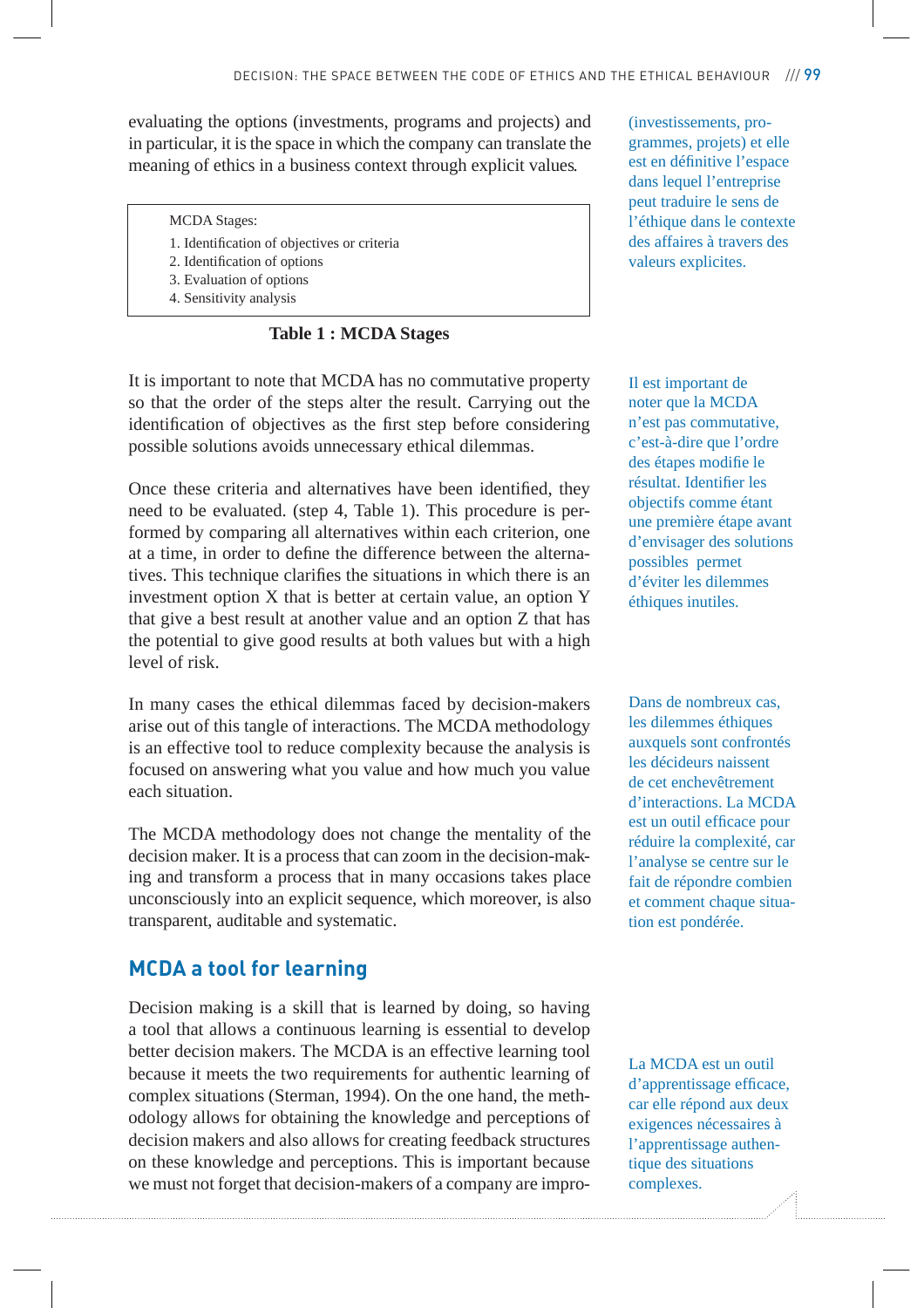vising in the sense that the problems they are facing are never the same since business context is in constant motion.

Le processus de MCDA permet d'établir un diagnostic du contexte de chaque décision, les décideurs peuvent aussi regarder en arrière et comparer des informations, des perceptions, et comprendre les raisons pour lesquelles certaines actions ont été choisies.

Ce cycle d'apprentissage a un potentiel de réussite, même dans les cas extrêmes où il n'y a pas de traduction claire de la décision explicite de valeurs éthiques, la première étape consiste à accepter le problème.

La proposition d'inclure la méthodologie MCDA vise à donner aux décideurs un regard plus fin qui permette de définir des valeurs, de les mesurer sur une échelle commune afin de les comparer avec d'autres.

Therefore the MCDA processes allows for capturing the context of each decision, and permits decision makers to look back and compare information, perceptions and understanding of the reasons why certain courses of action have been chosen. This learning and continuous improvement cycle is achieved because there is real transparency in the evaluation of the options, and this goes beyond the simple formulation of possible business options. It means transparency in the participants, even including their different points of view, the flow of information, the definition of monitoring indicators and mainly the allocation of resources to implement strategies (Adam and Shavit 2008).

The crucial factor is that the integrity of decision makers will result from following rules of conduct consistently. The impartiality of the decision makers will emerge in the repetition of these rules, the result being a pattern of ethical decisions, while habits are not achieved by thinking or writing codes of ethics, but through actions. Consequently, integrity will affect both the decisions made as well as the action that they generate and that will define the strategy of the company.

This learning cycle has potential for success even in extreme cases in that there is no clear translation of ethics in explicit decision values because, like any addiction, the first step is to accept the problem and recognize that values are not put into practice and that for example, short term interests of investors are consistently put in the first place.

# **Conclusion**

It is important not to confuse good decisions with good results. None of us can know the future, which means that we can take a decision that result in a bad outcome or vice versa. Of course, mistakes can happen but they will be less frequent and they won't be due to a limited analysis. What we do know with certainty is that the lower the quality of decision analysis, the worse the outcomes.

The proposed inclusion of a MCDA methodology has as an objective to zoom in on decision-making by allowing the definition of the values, measuring them on a common scale that permits comparison with each other. It is a practical alternative to address the complexity of the assessment of strategy and an honest way to put on the table the true motivation behind the investments and thereby give a way out of the conflict of interests or values that constantly are joined.